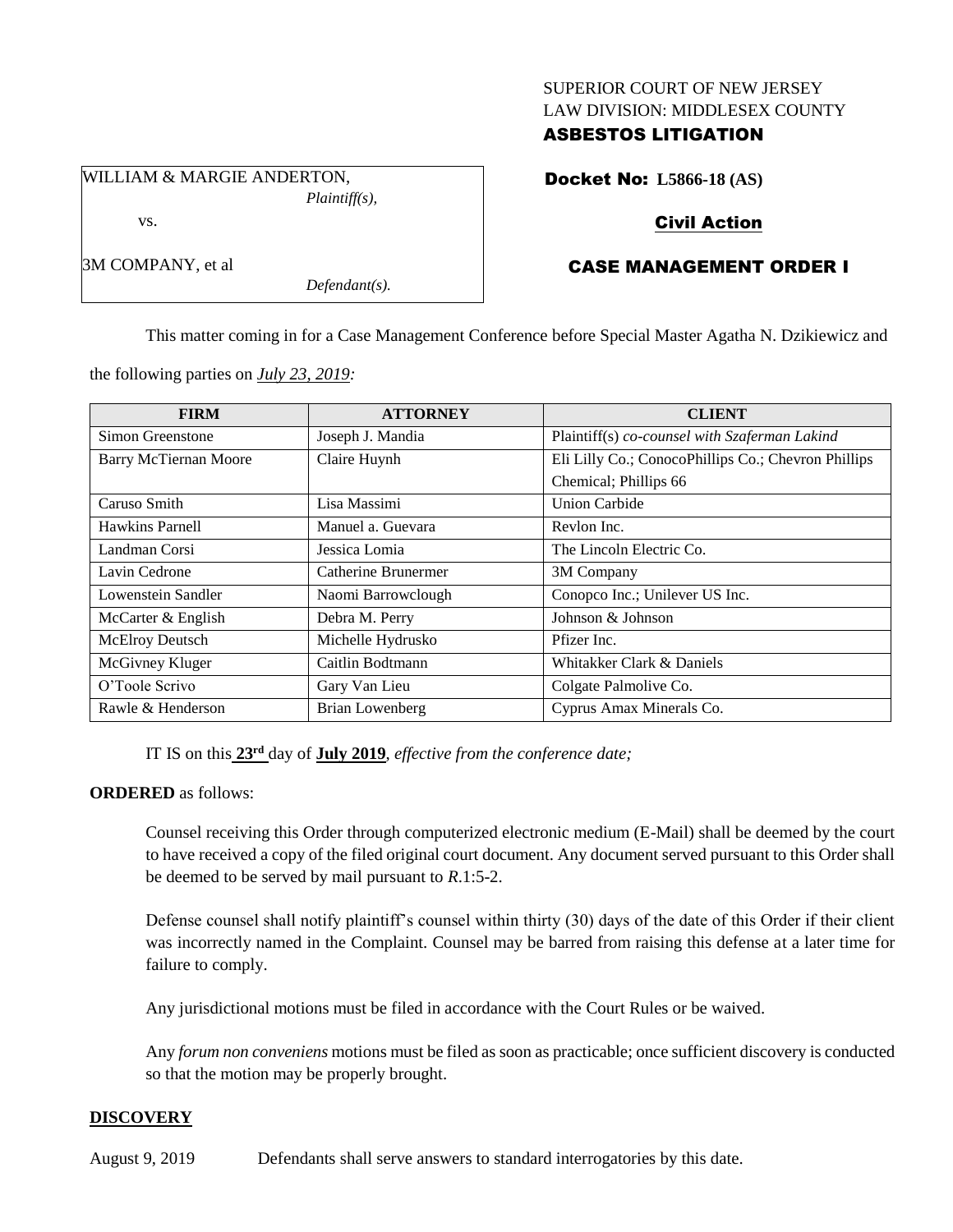| August 23, 2019    | Plaintiff shall propound supplemental interrogatories and document requests by this date.                                                                                                                   |
|--------------------|-------------------------------------------------------------------------------------------------------------------------------------------------------------------------------------------------------------|
| September 30, 2019 | Defendants shall serve answers to supplemental interrogatories and document requests by this<br>date.                                                                                                       |
| August 23, 2019    | Defendants shall propound supplemental interrogatories and document requests by this date.                                                                                                                  |
| September 30, 2019 | Plaintiff shall serve answers to supplemental interrogatories and document requests by this<br>date.                                                                                                        |
| November 29, 2019  | Fact discovery, including depositions, shall be completed by this date. Plaintiff's counsel shall<br>contact the Special Master within one week of this deadline if all fact discovery is not<br>completed. |
| November 29, 2019  | Depositions of corporate representatives shall be completed by this date.                                                                                                                                   |

#### **EARLY SETTLEMENT**

March 20, 2020 Settlement demands shall be served on all counsel and the Special Master by this date.

#### **MEDICAL EXPERT REPORT**

| October 31, 2019 | Plaintiff shall serve medical expert reports by this date.                                                                                                                                                                                               |  |
|------------------|----------------------------------------------------------------------------------------------------------------------------------------------------------------------------------------------------------------------------------------------------------|--|
| October 31, 2019 | Upon request by defense counsel, plaintiff is to arrange for the transfer of pathology specimens<br>and x-rays, if any, by this date.                                                                                                                    |  |
| January 31, 2020 | Defendants shall identify its medical experts and serve medical reports, if any, by this date. In<br>addition, defendants shall notify plaintiff's counsel (as well as all counsel of record) of a<br>joinder in an expert medical defense by this date. |  |

#### **LIABILITY EXPERT REPORTS**

- December 13, 2019 Plaintiff shall identify its liability experts and serve liability expert reports by this date or waive any opportunity to rely on liability expert testimony.
- January 31, 2020 Defendants shall identify its liability experts and serve liability expert reports, if any, by this date or waive any opportunity to rely on liability expert testimony.

## **SUMMARY JUDGMENT MOTION PRACTICE**

- January 31, 2020 Plaintiff's counsel shall advise, in writing, of intent not to oppose motions by this date.
- February 14, 2020 Summary judgment motions shall be filed no later than this date.
- March 13, 2020 Last return date for summary judgment motions.

#### **ECONOMIST EXPERT REPORTS**

December 13, 2019 Plaintiff shall identify its expert economists and serve expert economist report(s), if any, by this date or waive any opportunity to rely on economic expert testimony.

 $\_$  , and the set of the set of the set of the set of the set of the set of the set of the set of the set of the set of the set of the set of the set of the set of the set of the set of the set of the set of the set of th